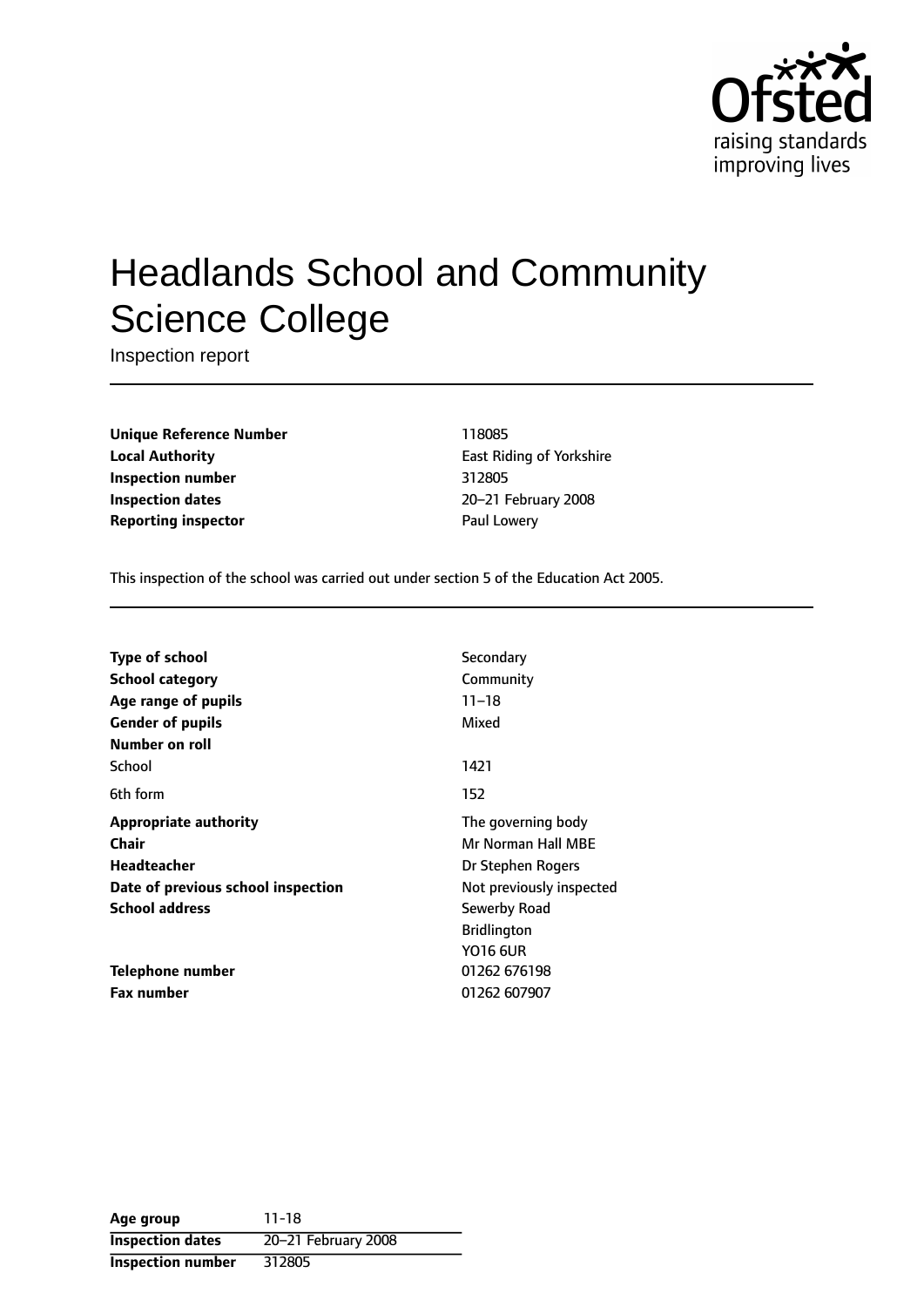© Crown copyright 2008

.

#### Website: www.ofsted.gov.uk

This document may be reproduced in whole or in part for non-commercial educational purposes, provided that the information quoted is reproduced without adaptation and the source and date of publication are stated.

Further copies of this report are obtainable from the school. Under the Education Act 2005, the school must provide a copy of this report free of charge to certain categories of people. A charge not exceeding the full cost of reproduction may be made for any other copies supplied.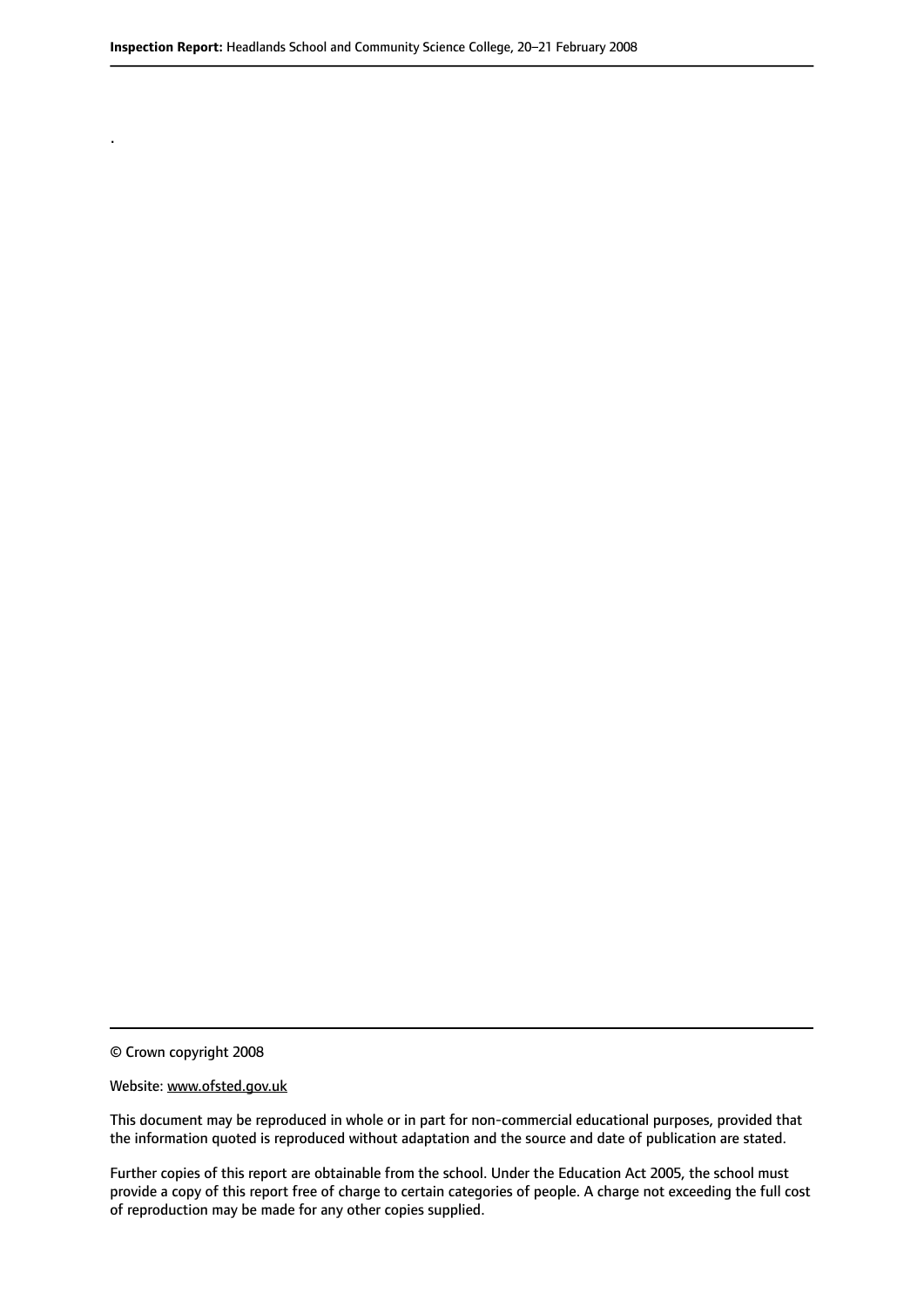### **Introduction**

The inspection was carried out by one Additional Inspector seconded to Ofsted and four Additional Inspectors.

### **Description of the school**

Headlands School is a specialist science college. It received this status in 2002 and was re-designated in 2007. This is a larger than average secondary school situated in the north of Bridlington; its students are predominately of White British heritage. Levels of social deprivation and entitlement to free school meals are in line with national averages. The proportion of students with learning difficulties and/or disabilities (LDD) is broadly average, although these numbers are increasing; the proportion with a statement of special educational need is above average. Around half the teaching staff have joined the school during the last three years.

#### **Key for inspection grades**

| Grade 1 | Outstanding  |
|---------|--------------|
| Grade 2 | Good         |
| Grade 3 | Satisfactory |
| Grade 4 | Inadequate   |
|         |              |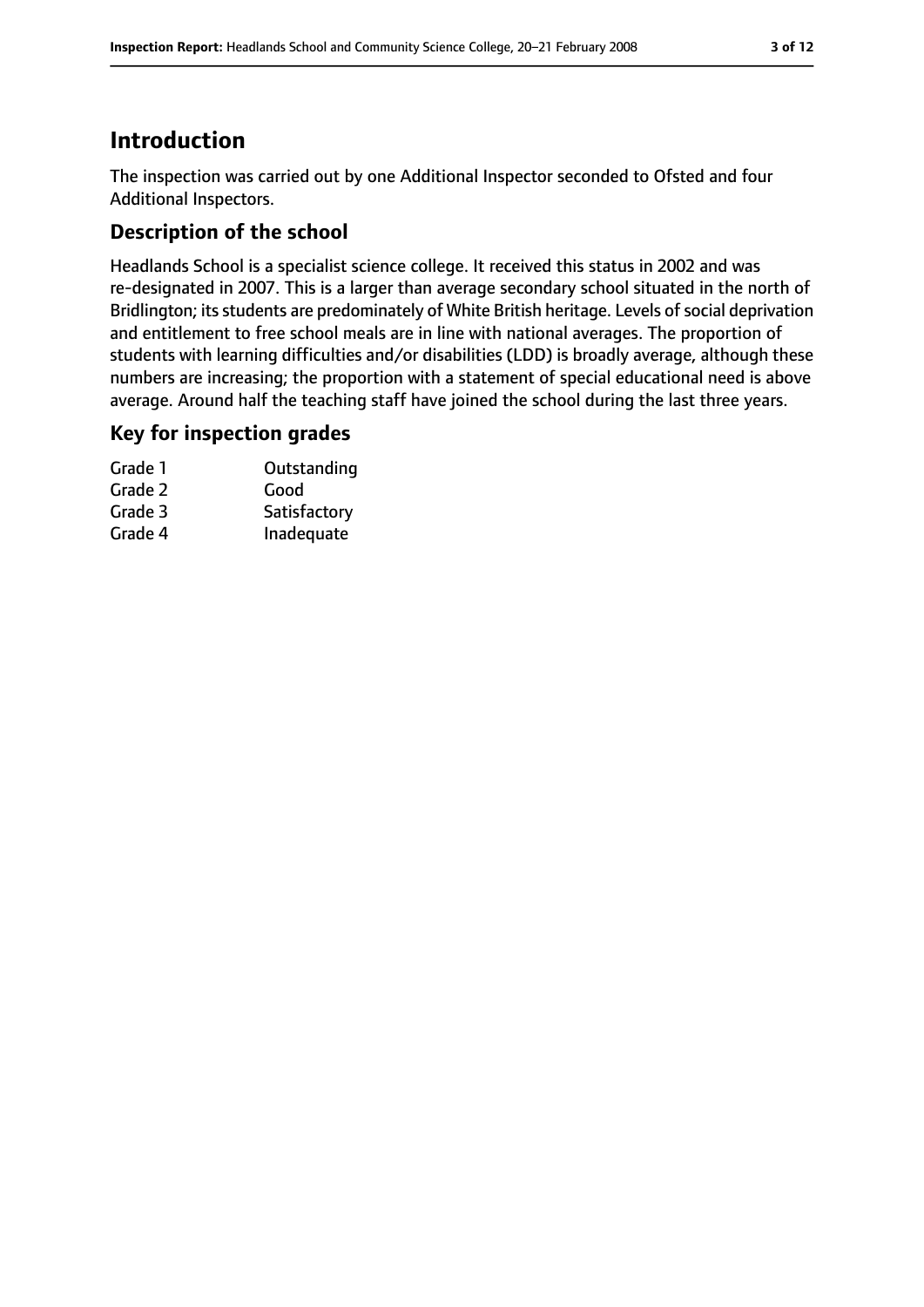### **Overall effectiveness of the school**

#### **Grade: 4**

In accordance with section 13 (3) of the Education Act 2005, HMCI is of the opinion that this school requires special measures because it is failing to give its students an acceptable standard of education and the persons responsible for leading, managing and governing the school are not demonstrating the capacity to secure the necessary improvement.

The standards achieved by students at Headlands School are below average, and have been declining for the last three years. Standards in the sixth form are broadly average. Students, particularly those in Key Stage 4, do not make the progress they should. Their achievement is inadequate because of the considerable variation in the quality of teaching. While some lessons are good, with teachers effectively engaging and motivating students, teaching and learning are unsatisfactory in a significant minority of lessons. In these lessons, planning is weak and does not provide challenge for students. The poor behaviour of some students frequently disrupts the learning of others. This is a particular area of concern for a significant minority of parents and students.

Students' personal development and well-being are inadequate. Attendance is unsatisfactory and too many pupils arrive late for lessons; this reflects the current culture of low expectations and aspirations. Nonetheless, the majority of students are keen to attend and achieve; one older student commented, 'you could do well if you wanted to'. The behaviour of too many students is poor. A number of students reported that there is some bullying, which they did not feel was followed up adequately by the school. As a result, younger students reported they frequently did not feel safe in and around the site. The school works well with a range of external agencies in seeking to help those students who are particularly vulnerable. Formal systems for consulting with parents exist; however effective parental partnerships are weak. The majority of parents do not feel the school takes account of their views or concerns adequately.

The curriculum is inadequate. Insufficient provision is made at Key Stage 3 to develop students' personal, social and health education. At Key Stage 4 a range of vocational options has been established, although the school recognises these require further development. The curriculum at Key Stages 3 and 4 does not yet meet the needs of all learners. However, specialist status has added to the opportunities available, including astronomy at GCSE level, and strengthened the use of information and communication technology (ICT) across the school. Students enjoy the good range of sporting activities and take advantage of additional opportunities to participate in performing arts activities and in ambitious overseas residential trips. These are strengths of the school.

Leadership and management are inadequate although satisfactory in the sixth form. Self-evaluation processes across the school are poor. While allowing senior staff to identify the school's weakness and priorities for development, procedures to support planning and ensure consistent implementation, lack coherence. Thus initiatives, such as those to tackle underachievement and poor behaviour, are not implemented consistently or followed up. As a result, these initiatives have been ineffective in securing improvement. The school has faced considerable problems in staff recruitment, but has now initiated a good training programme to support all staff. However, the school has been slow to tackle persistently weak teaching. The capacity of the governing body has been strengthened following recent appointments to its membership. Governors have taken decisive action to improve the quality of senior leadership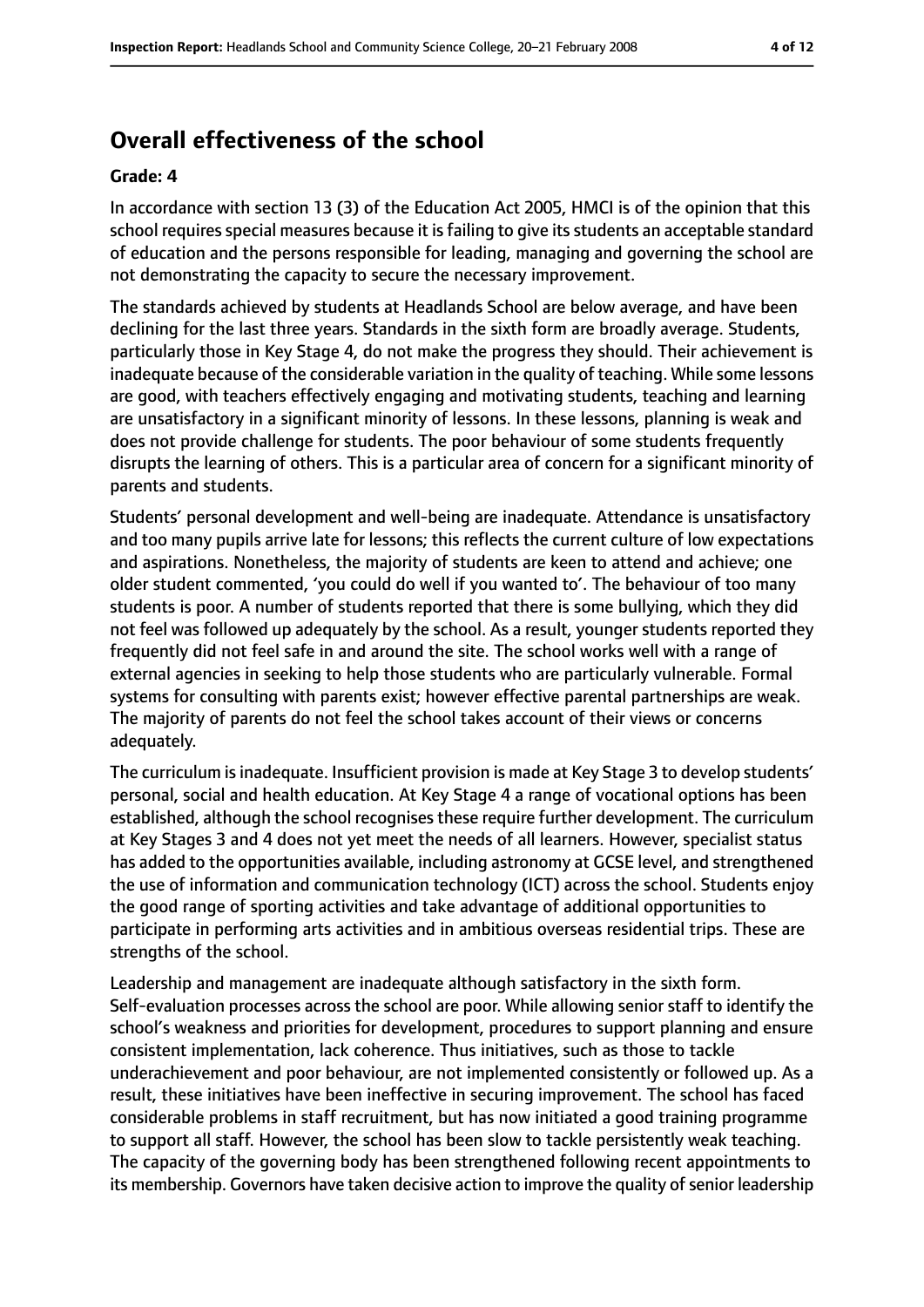and recent additions to the senior staff team have resulted in a new enthusiasm to tackle problems within the school. Nonetheless, the effect of their work has yet to show significant impact. The school's leadership, therefore, has not demonstrated the capacity to bring about the improvements required. The numerous significant weaknesses in provision mean that the school does not provide satisfactory value for money.

#### **Effectiveness of the sixth form**

#### **Grade: 3**

Leadership and management of the sixth form are satisfactory and have ensured that students reach average standards and that their achievement is satisfactory. Students enter Year 12 with average standards and make satisfactory progress to reach average standards when they leave. Passrates at A level are broadly in line with national averages, but there are significant variations in the performance of students across different subjects. Students achieve best in art, drama and theatre studies and least well in biology. Teaching and learning are satisfactory and in some lessons are good. In the best lessons students are encouraged to learn independently and activities are varied and challenging. Students, including those with LDD, speak highly of the good personal care and academic guidance they receive, particularly from the very experienced head of sixth form. Students expressed considerable concerns about the quality of sixth form accommodation, in particular restricted study space and limited access to computers. Students' personal development is satisfactory. Most students complete their courses and are suitably prepared for the world of work or further study. Effective steps have been taken to promote improvement since the previous inspection. There are well advanced plans for a joint sixth form with neighbouring schools in order to increase the variety of post-16 options available. The sixth form currently provides satisfactory value for money and has the capacity to improve further.

#### **What the school should do to improve further**

- Raise achievement and standards across the school.
- Eliminate all unsatisfactory teaching and improve the proportion of good teaching.
- Ensure systems to improve behaviour are effective and are applied consistently.
- Improve the effectiveness of leadership and management.

### **Achievement and standards**

#### **Grade: 4**

#### **Grade for sixth form: 3**

Standards are below average and the achievement of students is inadequate. On starting in Year 7, the attainment of students is broadly average. They make satisfactory progress in Key Stage 3 and by the end of Year 9 standards are broadly average. Standards in national tests in English were slightly above average in 2007 and better than those in mathematics and science. However, in Key Stage 4, the progress made by students slows down and is consequently inadequate. GCSE examination results are below average. The proportion of students achieving five or more  $A^*$  to C grades at GCSE level has declined steadily, as has the proportion of students achieving five higher grades including mathematics and English. Girls in particular do not make the expected progress and consequently underachieve. Students with LDD make similar progress to their peers. The progress made by students in lessons is too often held back by the poor behaviour of others which disrupts learning. Where teaching is good, students respond well to this and make satisfactory, and sometimes good progress.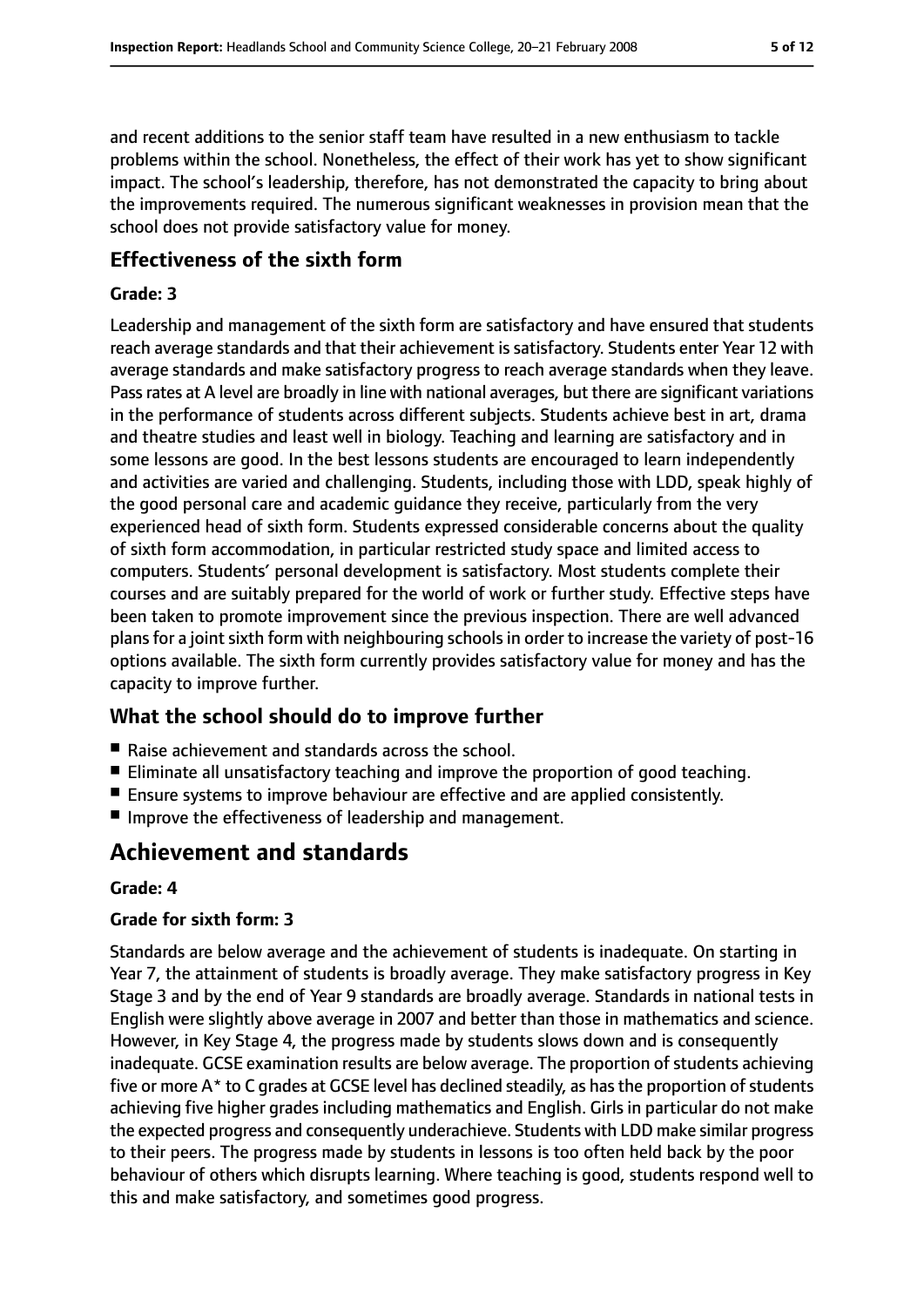### **Personal development and well-being**

#### **Grade: 4**

#### **Grade for sixth form: 3**

The personal development and well-being of students are inadequate. Students are aware of the importance of healthy eating and many adopt active lifestyles through being involved in competitive sports and physical exercise. However, the attitudes and behaviour of a sizeable minority of students in classrooms and around the school are unsatisfactory. The number of fixed-term exclusions is high and is rising. The present arrangements for internal exclusions are ineffective in bringing about improvement in students' behaviour. Some students say that they do not feel safe and secure. The poor behaviour and inadequate attendance and punctuality of a minority of students have a negative impact on their achievement and on standards.

Students' spiritual, moral, social and cultural development is inadequate overall, although there are some positive examples of students developing cultural awareness through recent celebrations linked to the Chinese New Year and visits to a multi-faith centre. During the inspection some students were visiting Auschwitz in Poland as part of a whole school activity that commemorated Holocaust Day. However these activities themselves do not have sufficient impact on the personal development of all young people in order to change attitudes and patterns of disruptive behaviour.

Students say that they enjoy a range of extra-curricular activities and the opportunities provided to visit local places of interest and the school's residential centre, as well as taking part in regular overseas trips. However, concern over the quality of teaching and behaviour in class significantly limits students' enjoyment of school.

### **Quality of provision**

#### **Teaching and learning**

#### **Grade: 4**

#### **Grade for sixth form: 3**

The quality of teaching and learning is inadequate and students do not make sufficient progress. The proportion of teaching that is good or better is not high enough to lead to good achievement or raise standards substantially and too many lessons are unsatisfactory. The school's overall judgement of the quality of its teaching and learning is too optimistic. While some teaching is good, the majority of lessons are no better than satisfactory.

In the most successful lessons expectations are high, the pace is brisk and lively, and a variety of well-planned activities engage and sustain students' interest. Teachers regularly check students' progress towards clear learning objectives. As a result, some students, but not all, understand how well they are doing and what they need to do to improve their work.

Many of the least effective lessons are characterised by a slow pace and work that is not well matched to students' different abilities. It is not made clear to students what it is they have to do. The range of teaching methods is too narrow and fails to motivate students. As a result, their interest wanes and misbehaviour results. Too much time is then spent in tackling this disruption, and behaviour deteriorates further to the point where learning is affected for all students in the class. Lesson planning does not draw sufficiently on available assessment information to prepare for and meet the needs of individual students. Consequently, students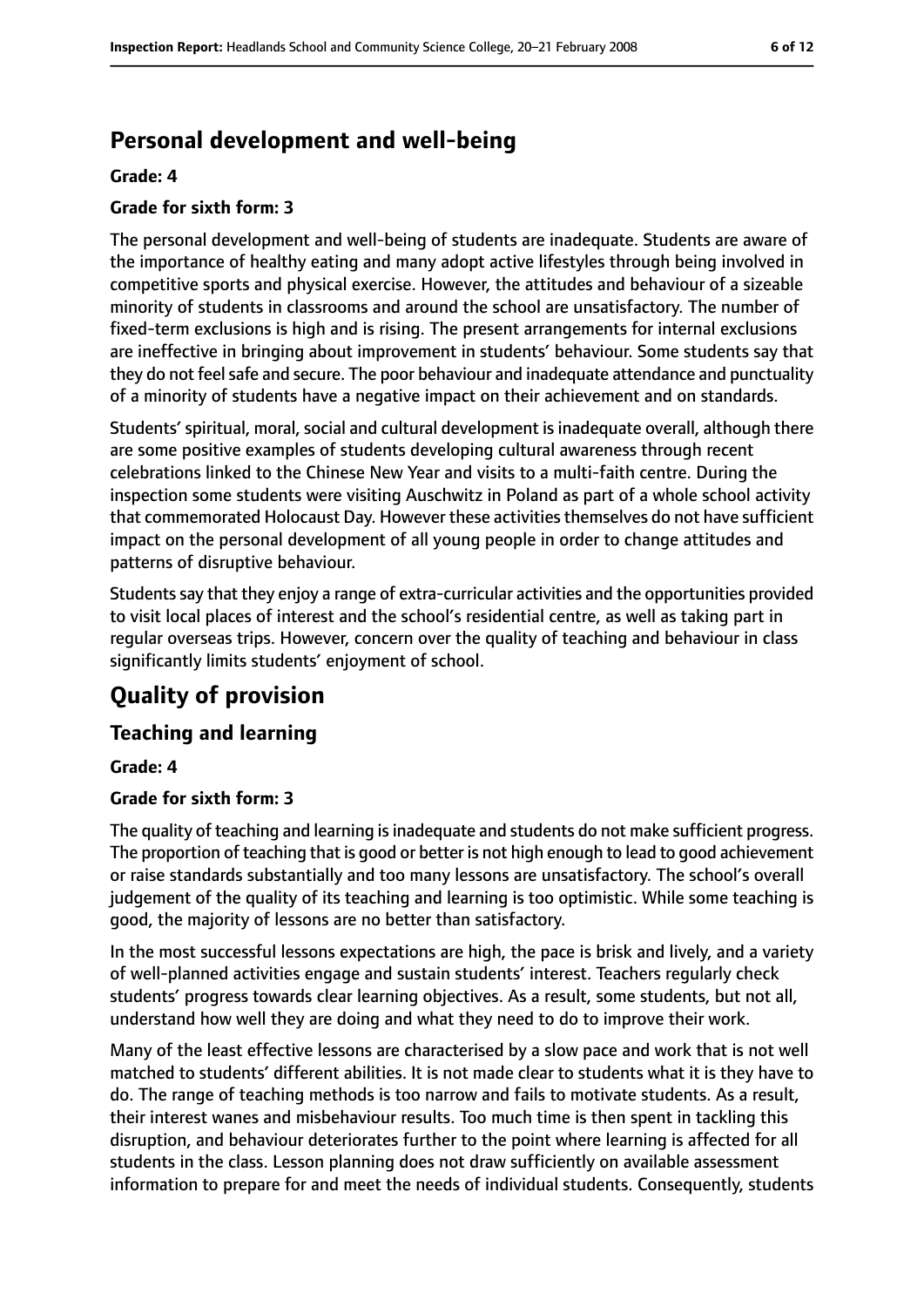are not sufficiently challenged. Marking is too inconsistent, and frequently does not guide students on how to improve their work.

#### **Curriculum and other activities**

#### **Grade: 4**

#### **Grade for sixth form: 3**

The curriculum is inadequate because it does not provide sufficient opportunities for all students to make satisfactory progress. The curriculum has been reviewed and recently at Key Stage 4 a significant number of new work-related courses have been introduced. However, the school recognises the need to continue to increase the range of vocational courses to better match the needs of all students. The provision of personal, social, health and citizenship education is inadequate, as Years 7, 8 and 9 do not receive appropriate teaching or opportunities in these areas to meet their particular needs. This remains an issue from the previous inspection. Students' basic ICT skills are satisfactorily developed, although skills for English and mathematics are not as well developed. Specialist school status has had a positive impact on the curriculum by broadening the range of courses and resources available, such as science master classes and a variety of visits and visitors who enrich the work done in lessons. There is a satisfactory range of extra-curricular activities including sports clubs and opportunities in the performing arts club. For example, a good number of students are participating in a production of 'Bugsy Malone'.

#### **Care, guidance and support**

#### **Grade: 4**

#### **Grade for sixth form: 2**

The care, guidance and support for students are inadequate. The management of students' behaviour in classrooms and around the school is unsatisfactory. The school is aware of the very urgent need to create a secure and safe environment for learning. Systems for the promotion of attendance and punctuality are ineffective in bringing about sustained improvement. Medical and accident reporting and recording systems are of a high quality. A range of multi-agency professionals work closely with the school's own staff to provide strong levels of pastoral and emotional support to a number of vulnerable students, including those with LDD. Although recent initiatives are improving the monitoring of students' progress, it is too early to judge how effective these will be in raising standards. The school has recently introduced a system of target setting in the core subjects, but this is applied inconsistently and its impact on raising achievement is not yet evident. While some students know their targets, many are unsure of what to do next to achieve these. Procedures for the safeguarding of students meet national requirements.

### **Leadership and management**

#### **Grade: 4**

#### **Grade for sixth form: 3**

Inspectors agree with the school's self-evaluation that leadership in the main school is inadequate. The school has recently undertaken a significant restructuring of its senior leadership team and a number of new staff have been appointed. With good support from the local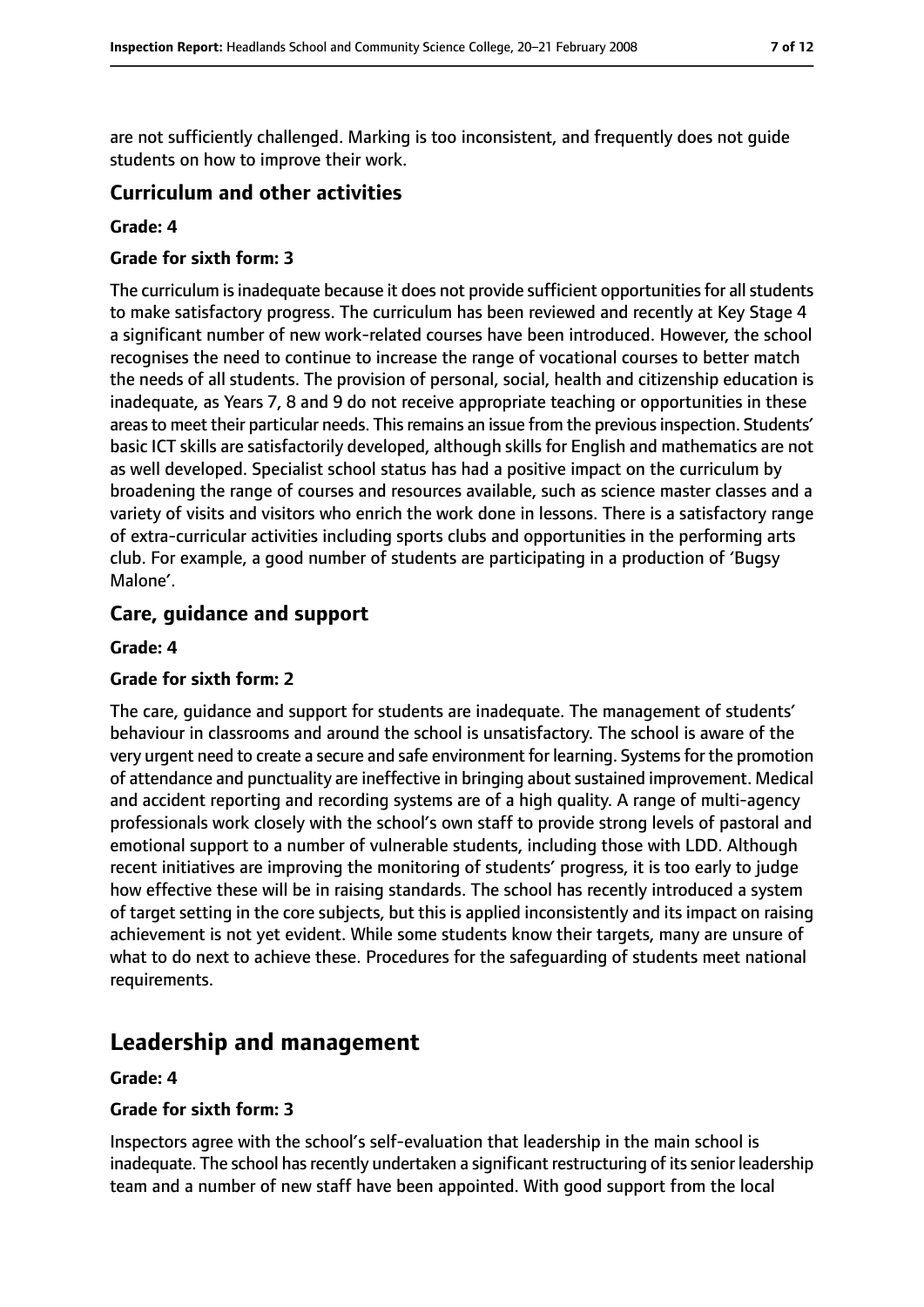authority, the roles of senior leaders have been defined and a culture of accountability has been introduced to the school. However, leadership has not yet been effective in securing improved standards. Monitoring and self-evaluation systems are weak; as a result, key developments to improve teaching and learning have been ineffective. New systems have been established energetically by recently appointed senior staff, but their impact has yet to be seen in significant improvements in the quality of education provided. Senior leaders now have a clear understanding of the challenges the school faces, and this is reflected in the five-year development plan. However, systems to tackle underachievement, weaknesses in teaching and poor attendance are not being applied consistently or monitored, and thus are having insufficient impact. Leaders and managers at all levels have not established clear expectations about student's behaviour. New behaviour management systems, designed also to encourage a more positive ethos, are applied inconsistently and have had little impact. Some effective new strategies, such as the establishment of 'Oasis', a behaviour support unit, have been introduced. However, these only benefit a small number of students and their impact on behaviour is limited.

A number of significant staffing and recruitment issues has deflected senior staff from other key priorities and contributed to the significant decline in the school's quality of education since the last inspection. The school has sought external support and provided training to strengthen the quality of teaching and learning. However, the school's leadership has been slow to challenge persistently unsatisfactory teaching.

Governance is satisfactory and governors as increasingly holding the school to account. They have overseen the strengthening of the schools' senior leadership and shaped key planning priorities. The school has a significant budget deficit and there are appropriate plans to address this.

The school leaders' response to the increasing challenges faced by the school has been too slow. Plans for improvement have not impacted effectively on standards and the quality of provision. Consequently the school's capacity to make the necessary improvements is inadequate.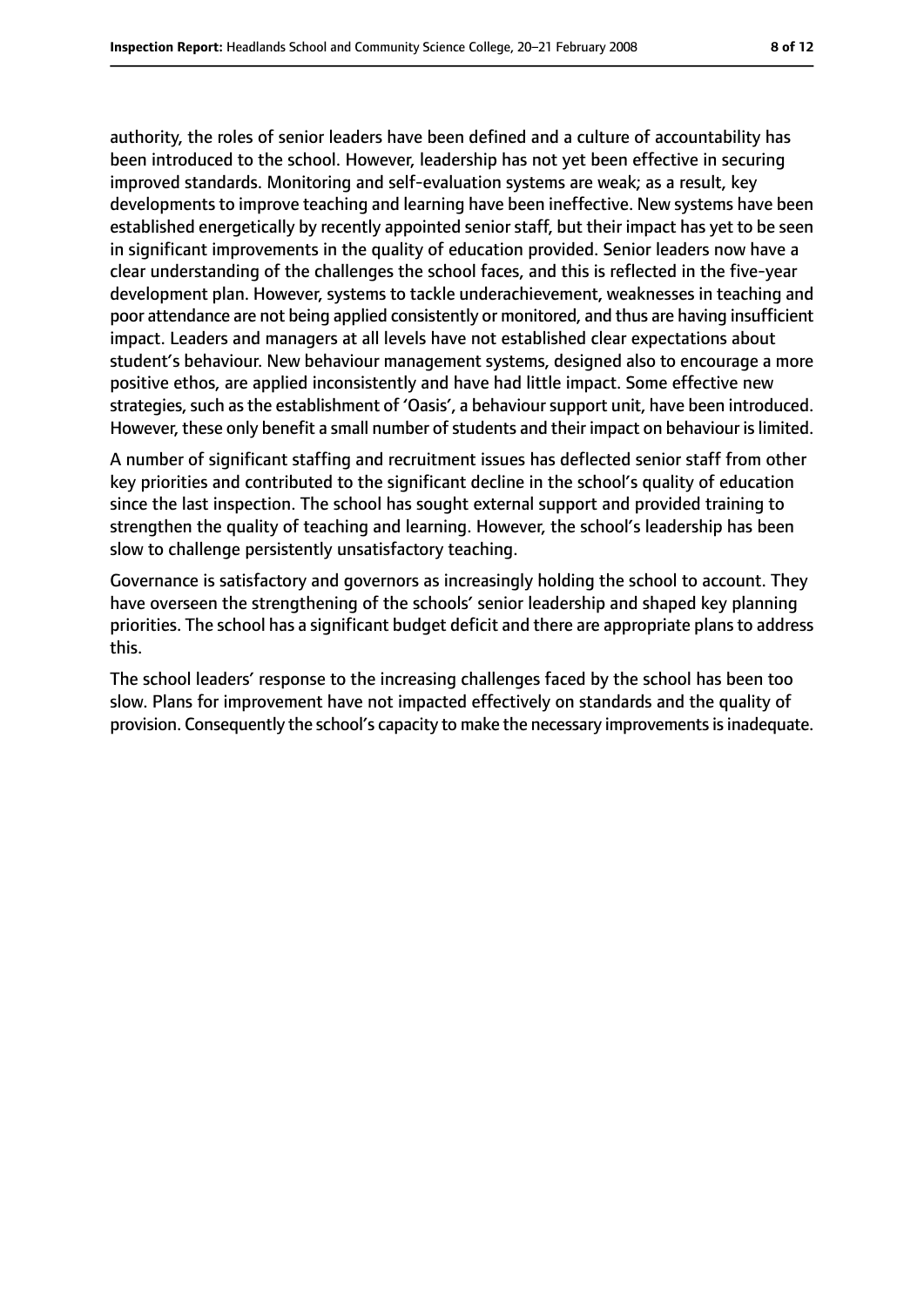**Any complaints about the inspection or the report should be made following the procedures set out in the guidance 'Complaints about school inspection', which is available from Ofsted's website: www.ofsted.gov.uk.**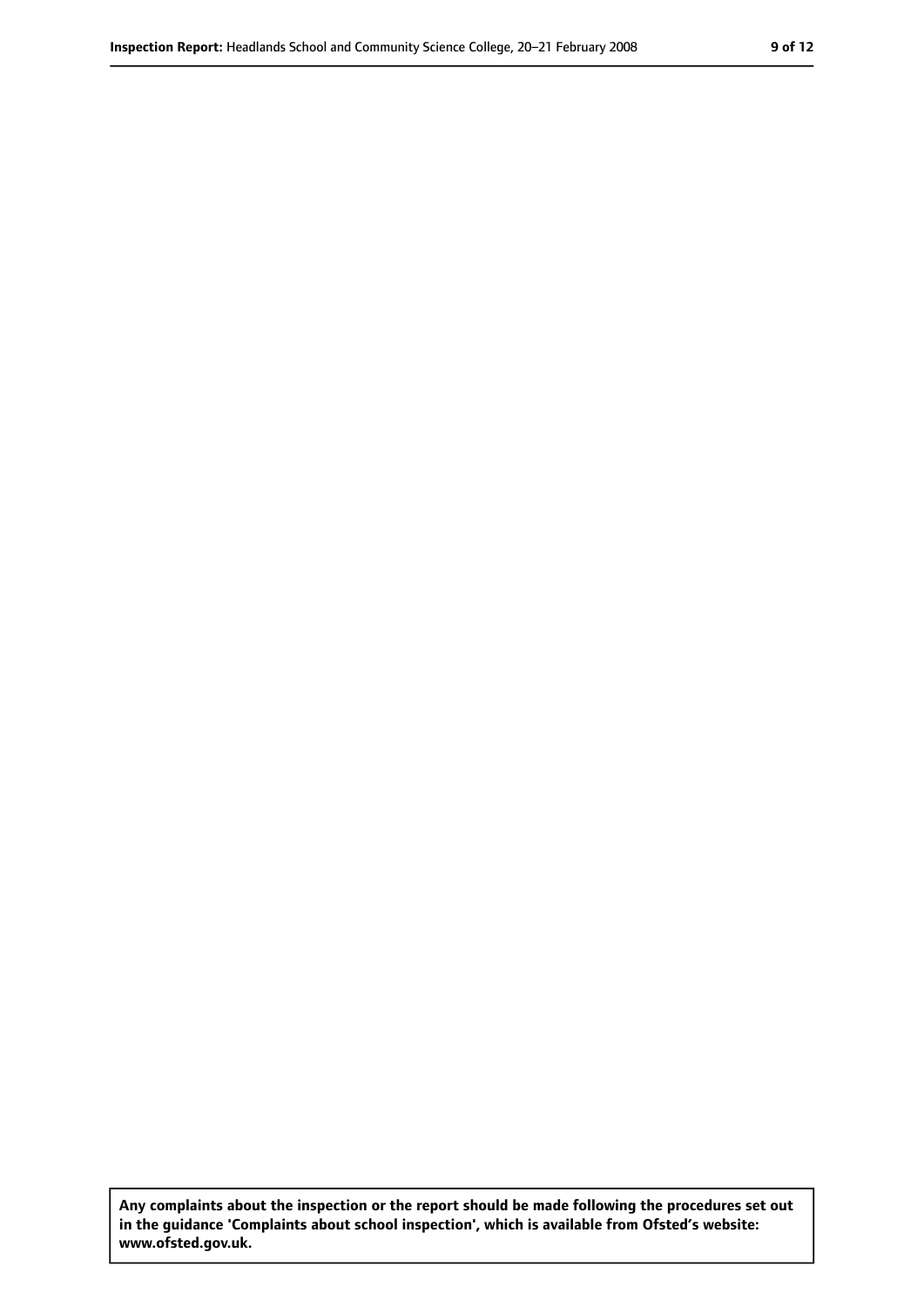### **Inspection Report:** Headlands School and Community Science College, 20–21 February 2008 **10 12 10 12**

#### **Annex A**

## **Inspection judgements**

| Key to judgements: grade 1 is outstanding, grade 2 good, grade 3 | <b>School</b>  | $16-19$ |
|------------------------------------------------------------------|----------------|---------|
| satisfactory, and grade 4 inadequate                             | <b>Overall</b> |         |

### **Overall effectiveness**

| How effective, efficient and inclusive is the provision of<br>education, integrated care and any extended services in meeting<br>the needs of learners? |    |     |
|---------------------------------------------------------------------------------------------------------------------------------------------------------|----|-----|
| Effective steps have been taken to promote improvement since<br>the last inspection                                                                     | No | Yes |
| How well does the school work in partnership with others to<br>promote learners' well-being?                                                            |    |     |
| The capacity to make any necessary improvements                                                                                                         |    |     |

#### **Achievement and standards**

| How well do learners achieve?                                                                               |  |
|-------------------------------------------------------------------------------------------------------------|--|
| The standards <sup>1</sup> reached by learners                                                              |  |
| How well learners make progress, taking account of any significant<br>variations between groups of learners |  |
| How well learners with learning difficulties and disabilities make<br>progress                              |  |

#### **Personal development and well-being**

| How good is the overall personal development and<br>well-being of the learners?                                  |   |  |
|------------------------------------------------------------------------------------------------------------------|---|--|
| The extent of learners' spiritual, moral, social and cultural                                                    | 4 |  |
| development                                                                                                      |   |  |
| The extent to which learners adopt healthy lifestyles                                                            |   |  |
| The extent to which learners adopt safe practices                                                                |   |  |
| How well learners enjoy their education                                                                          |   |  |
| The attendance of learners                                                                                       |   |  |
| The behaviour of learners                                                                                        |   |  |
| The extent to which learners make a positive contribution to                                                     |   |  |
| the community                                                                                                    |   |  |
| How well learners develop workplace and other skills that will<br>contribute to their future economic well-being |   |  |

### **The quality of provision**

| How effective are teaching and learning in meeting the<br>full range of the learners' needs?          |  |
|-------------------------------------------------------------------------------------------------------|--|
| How well do the curriculum and other activities meet the<br>range of needs and interests of learners? |  |
| How well are learners cared for, guided and supported?                                                |  |

 $^1$  Grade 1 - Exceptionally and consistently high; Grade 2 - Generally above average with none significantly below average; Grade 3 - Broadly average to below average; Grade 4 - Exceptionally low.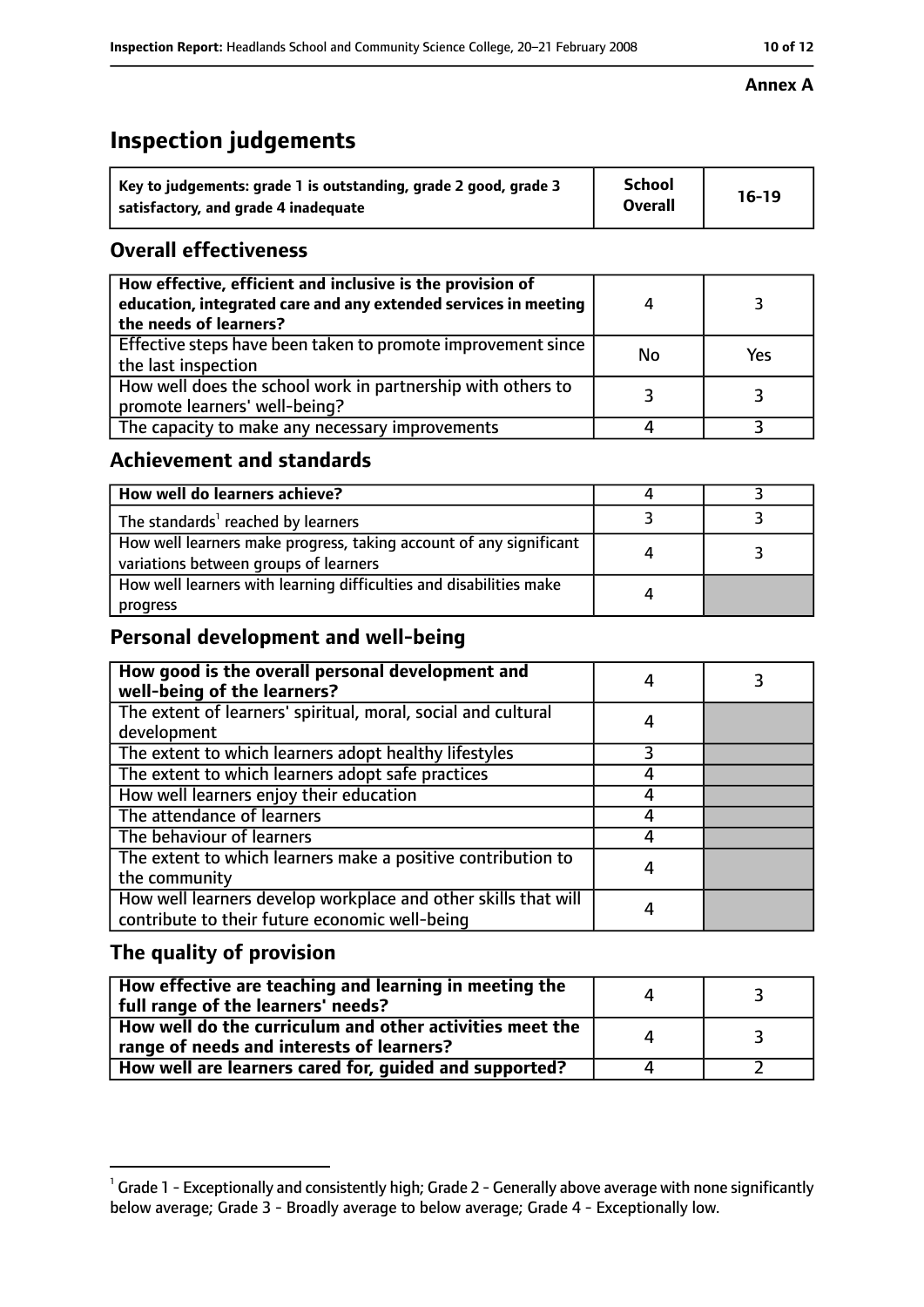#### **Annex A**

### **Leadership and management**

| How effective are leadership and management in raising<br>achievement and supporting all learners?                                                 | 4         | 3   |
|----------------------------------------------------------------------------------------------------------------------------------------------------|-----------|-----|
| How effectively leaders and managers at all levels set clear<br>direction leading to improvement and promote high quality of<br>care and education | 4         |     |
| How effectively leaders and managers use challenging targets<br>to raise standards                                                                 | 4         |     |
| The effectiveness of the school's self-evaluation                                                                                                  | 4         | 3   |
| How well equality of opportunity is promoted and discrimination<br>tackled so that all learners achieve as well as they can                        | 4         |     |
| How effectively and efficiently resources, including staff, are<br>deployed to achieve value for money                                             | 4         |     |
| The extent to which governors and other supervisory boards<br>discharge their responsibilities                                                     | 3         |     |
| Do procedures for safequarding learners meet current<br>qovernment requirements?                                                                   | Yes       | Yes |
| Does this school require special measures?                                                                                                         | Yes       |     |
| Does this school require a notice to improve?                                                                                                      | <b>No</b> |     |